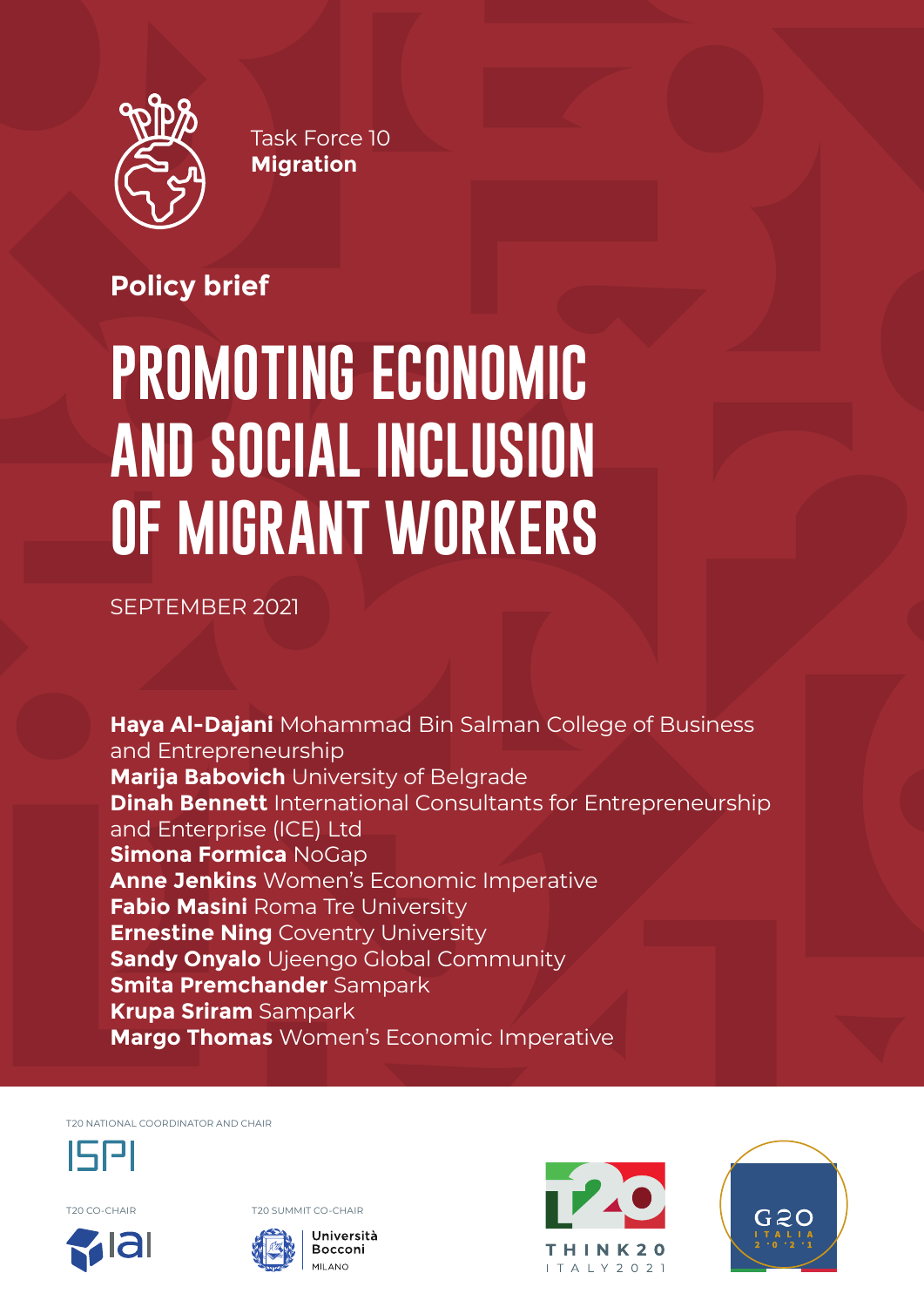# **ABSTRACT**



Migrants (especially women) are particularly vulnerable to the economic crisis of the COVID-19 pandemic. The resulting rising unemployment and social tensions make economic and social inclusion distant, challenging goals for sending and receiving countries. Globally, the pandemic will lead to increased precarity and heightened poverty levels among migrant workers.

To address this challenge, we focus on solutions in four key policy areas that can provide migrant workers and their families dignified and secure livelihoods post COVID-19: social protection; child development; digital and financial inclusion; and economic protection and support for vulnerable women. We present solutions modelled on successful interventions in India, Lebanon, Martinique and Italy.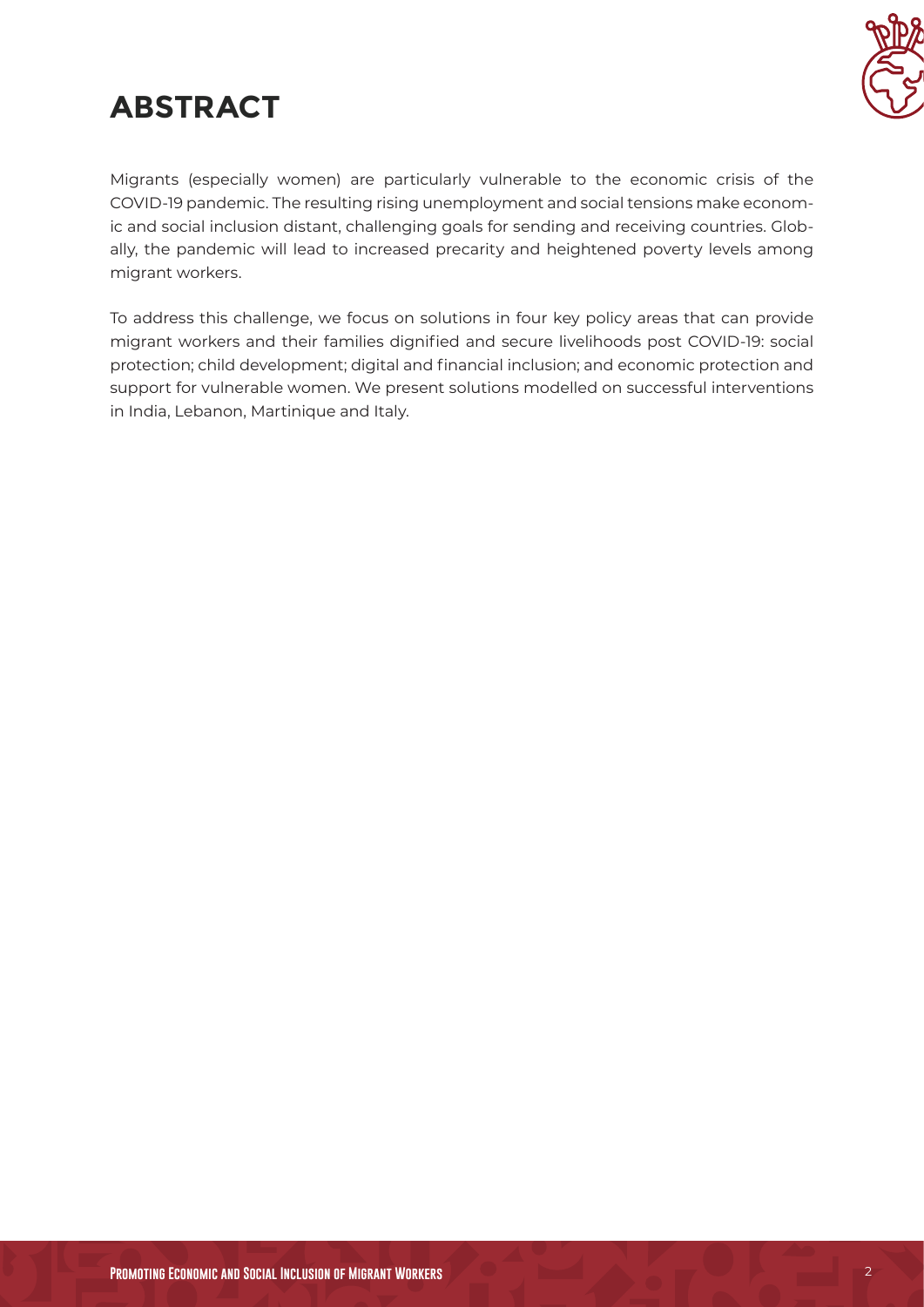# **CHALLENGES**



#### **Challenge 1: Loss of State Identity, Disenfranchisement**

As migrants move across borders, they lose their state identity and the rights this confers. Their identities, needs, access to health care, and social protection disappear (Prabhu, 2020). Further, asylum and residency procedures are often lengthy. In India, where over 100 million migrants in 2016 were circular migrants, the problem is exacerbated by the transitory nature of migration, further hindering administrative action. Without formal identity, voice and recognition, migrant workers lose their agency to fight for and protect their basic rights. Addressing the challenge of granting administrative status to migrants, to improve their agency and reduce discrimination is key, especially for addressing precarious and exploitative work in the informal sector.

#### **Challenge 2: Access to Social Protection and Basic Services**

Migrant workers are plagued by an absence of social protection and safety nets. UN data suggests only 22 per cent of migrant workers had employment and/or social protection at their destination (UN). In India, with informalisation on the rise, $^1$  a lack of data resulted in a tragic crisis for migrant workers during the pandemic (Premchander and Pande, 2020). In Europe, the scale and pace of incomers has been such that "the prospect of expanding local services to meet these needs is overwhelming to many communities" (MPIE, 2017). The ILO highlights the need for social protection to reduce poverty and inequality (2019b). Lack of dynamic data systems which provide gender-disaggregated data for policy formulation, alongside the lack of funding, frustrate the provision of basic services.

#### **Challenge 3: Political Will and Social Tensions**

The beneficial role of migration in sustainable development in both host and origin countries is now more widely accepted, yet governments face a profusion of difficulties in developing and implementing migration integration policies. The complex and delicate nature of the multilateral agreements required makes progress slow, though the idea of "minilateral" agreements may offer a practical way forward (Newland, 2017). There is a political understanding that the "rationale for investing in labour market integration lies in the early access to decent work which is essential to integration and social inclusion more broadly" (Desiderio, Rienzo and Benton, 2016). Yet, many governments are slow to grant migrants legal status and the access to the labour market this allows. In political discourse migrants are frequently portrayed as groups in need of humanitarian assistance rather than those able to contribute to development. This naturally fuels the social tensions amongst nationals and incomers evident in European cities such as Berlin, Peru's Venezuelan migrants, and India's tensions with Bangladeshi and Rohingya migrants. The costs of providing sustained and substantial integration policies, coupled with rising xenophobia and social tensions are key barriers to mobilising political will and realising the benefits of migrant integration.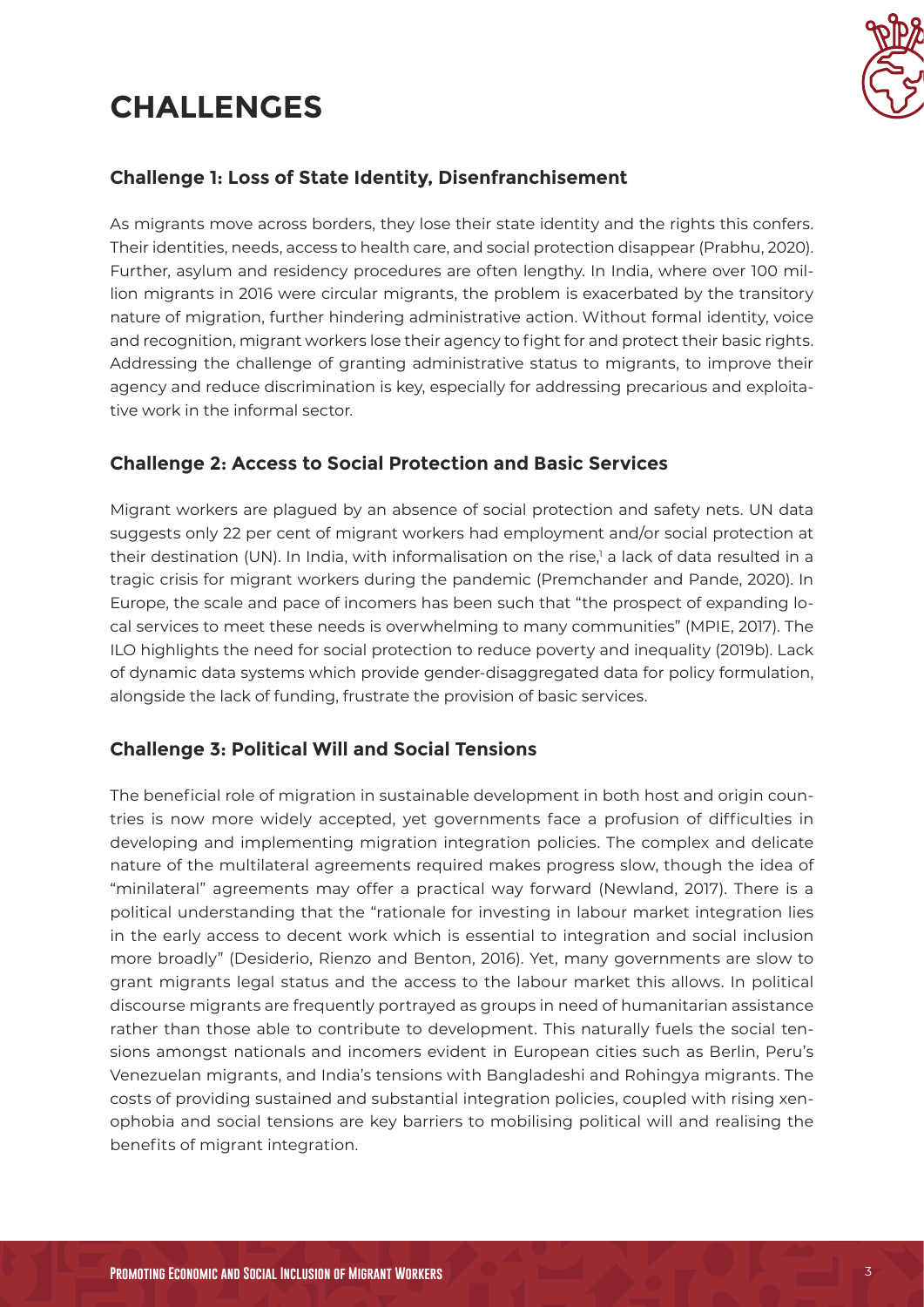

#### **Challenge 4: Vulnerability of Women Migrants**

The WHO highlights the consequences of "the continued lack of safe and regular migration pathways and gender responsive policies" which puts migrant women (68 million globally in 2017) at "high risk of employment rights abuses, sexual and gender-based violence, racism and xenophobia" (WHO, 2017). Martinique is one of many examples where women's migration has forced them into prostitution and exploitation (IFRC, 2018). In India, the primary responsibility for childcare prevents women from working and earning incomes, exposing children to malnutrition, and to harm when uncared for, including child rape.

Only 54 per cent of global governments report having formal mechanisms to ensure migration policy is gender responsive (UN, 2020). Among the EU member states, only 7 of 32 had policies that focus on the integration of women migrants (EU Fundamental Rights Agency, 2018; EU Court of Auditors, 2018).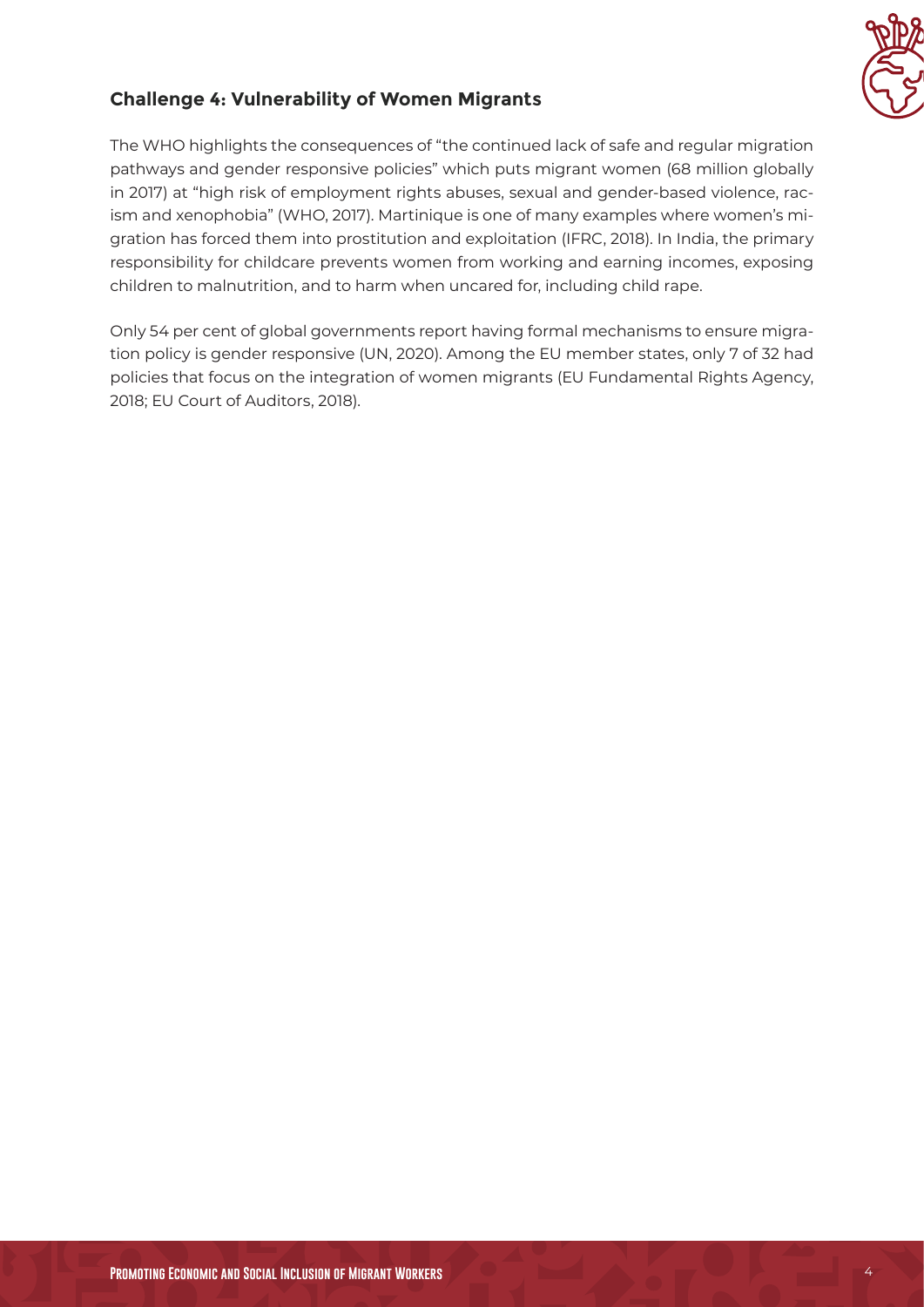

# **PROPOSAL**

The key themes of our proposal are: providing access to integration services and social protection to migrants; strengthening their voice; services to protect children and provide economic and networking support to vulnerable migrant women; and enabling digital and financial inclusion. The policy brief highlights the importance of strengthening multifaceted partnerships with migrants, NGOs and local government, and public and private sector partnerships to promote access to the labour market.

| <b>Evidence from India, Italy, Lebanon, and Martinique</b>                                                                                                                                                                                     |            |                                  |                                                                                                                                                                                                                                                                                                            |
|------------------------------------------------------------------------------------------------------------------------------------------------------------------------------------------------------------------------------------------------|------------|----------------------------------|------------------------------------------------------------------------------------------------------------------------------------------------------------------------------------------------------------------------------------------------------------------------------------------------------------|
| <b>Challenges</b>                                                                                                                                                                                                                              |            |                                  | <b>Proposed Solutions</b>                                                                                                                                                                                                                                                                                  |
| Challenge 1: Loss of State Identity, Disenfranchisement<br><b>Challenge 2: Access to Social Protection and Basic services</b><br><b>Challenge 3: Political Will and Social Tensions</b><br><b>Challenge 4: Vulnerability of Women Migrants</b> |            |                                  | Proposal 1: Legal Status and Access to Services<br><b>Proposal 2: Social Protection Policy</b><br><b>Proposal 3: Childcare and Development</b><br>Proposal 4: Supporting Vulnerable Women Migrants<br>Proposal 5: Digital and Financial Inclusion<br>Proposal 6: Building Migrant Networks & Organisations |
| <b>Good Practice Examples Within this Policy Brief</b>                                                                                                                                                                                         |            |                                  |                                                                                                                                                                                                                                                                                                            |
|                                                                                                                                                                                                                                                | India      | Sampark                          |                                                                                                                                                                                                                                                                                                            |
|                                                                                                                                                                                                                                                | Italy      | MamaVenture                      |                                                                                                                                                                                                                                                                                                            |
|                                                                                                                                                                                                                                                | Lebanon    | Anti-Racism Movement (ARM)       |                                                                                                                                                                                                                                                                                                            |
|                                                                                                                                                                                                                                                | Martinique | D'Antilles et D'Ailleurs (DADA), | Mouvement Du Nid Martinique (MDN)<br>FLAM (Femmes Latino Americaine en Mouvement)                                                                                                                                                                                                                          |

#### **Proposal 1: Give Legal Status and Access to Services along Migration Pathways**

Granting legal status (tied directly to SDG 10.7 Regular and orderly migration) – and access to the rights and services this allows – is a key part of removing current barriers to protecting and integrating migrants. Access to rights and services along the migration pathways (including circular pathways, as in India) is an important policy goal, requiring cooperation among states.

Addressing the slow and expensive process of providing asylum and residential status, Peru has successfully trialled a Temporary Stay Permit. It has streamlined the process for granting 600,000 migrants temporary residence for one year (MPI, 2021), providing an important route to obtaining permanent residency.

Public communication strategies to address social tensions are recommended across many initiatives, and Berlin's ARRIVO project tackles these tensions head-on with matched-employment strategies, where schemes employ one long-term unemployed national for each newcomer (ARRIVO Project, 2021). In Martinique (DA&DA) and in Lebanon (ARM) migrant organisations focus on cultural activities to promote social inclusion and tackle xenophobia.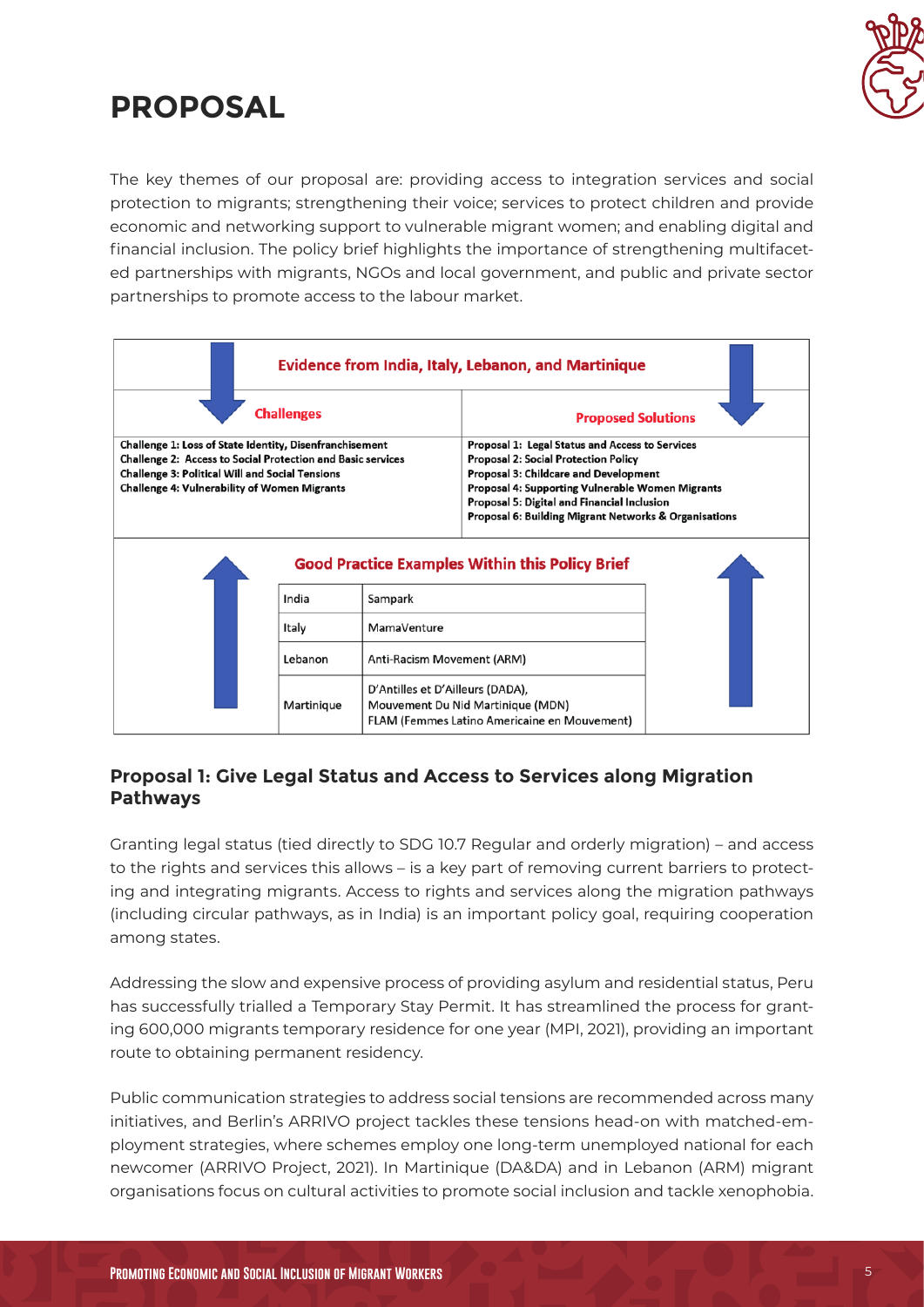

#### **Proposal 2: Raise Funds for Social Protection and Make Services Portable (SDG 1.3)**

Policy experts highlight the importance of sustaining the funding of integration services and policies over time, as the integration of newcomers into host communities takes considerable time (MPIE, 2017). ILO estimates suggest that a social protection package in low and middle-income countries (LMICs) would cost 2.4 per cent of their GDP. Raising tax revenue to fund social protection is one financing option put forward by the ILO (ILO, 2019a).

An innovative example of this is India's law for raising resources and providing social protection for construction workers. The Building and Other Construction Workers Welfare Cess Act of 1996, India, mandates that 1 per cent of construction project budgets be deposited with Construction Workers Welfare Boards. This national policy ensures corporate investment in the welfare of construction workers; the national cumulative resources in 2019 totalled approximately USD 28bn. These funds proved useful during the pandemic, when over USD 600 million was disbursed to migrant workers in the form of Direct Benefit Transfers (DBTs) and food provisions across the country (PIB, 2020).

In the Indian state of Karnataka, the Karnataka Building and Other Construction Workers Welfare Board (KBOCWWB), established in 2007, has 1.7 million workers registered (April 2021).2 The Board's resources stood at a cumulative USD 757 million in 2017 (Narayana, 2019). The Karnataka Welfare Board provides free bus passes as well as grants for maternity, education, marriage and housing. During the pandemic lockdown in Karnataka, 1.58 million workers received DBTs of between USD 40–67. The Board distributed 78,000 bus passes. Accessible mobility allows workers, especially migrant women, the freedom of safe mobility to access immunisations and health services for their children and families; to find work; and to promote their enterprises, materially improving their welfare.

However, the Boards have had difficulty using the funds collected. Across India, the Boards had utilised just over 25 per cent of the funds by 2019 (Raibagi, Banerjee and Indiaspend. com, 2019), and Karnataka had utilised only 6 per cent (Narayana, 2019). Civil society can play an important role in addressing these challenges of awareness and access to services. NGOs like Bangalore-based Sampark make workers aware of their rights to social protection by providing information in various languages, and assist them in registering with the Board, contributing to its credibility within the community. Sampark has established Worker's Resource Centres (WRCs) to empower migrant construction workers, raise awareness of social protection schemes available from the Welfare Board and enable access to health, education and financial inclusion. Through these WRCs the organisation has reached out to over 25,000 workers since 2013. By promoting registration with the Welfare Board, it has enabled over 8,000 workers (40 per cent women) to register and access the scheme's benefits. This model can play a large role in promoting social protection outcomes. The Welfare Boards and Cess tax are important components to promote social protection, but these must be coupled with awareness and access to schemes promoted by government and civil society to reach the voiceless population.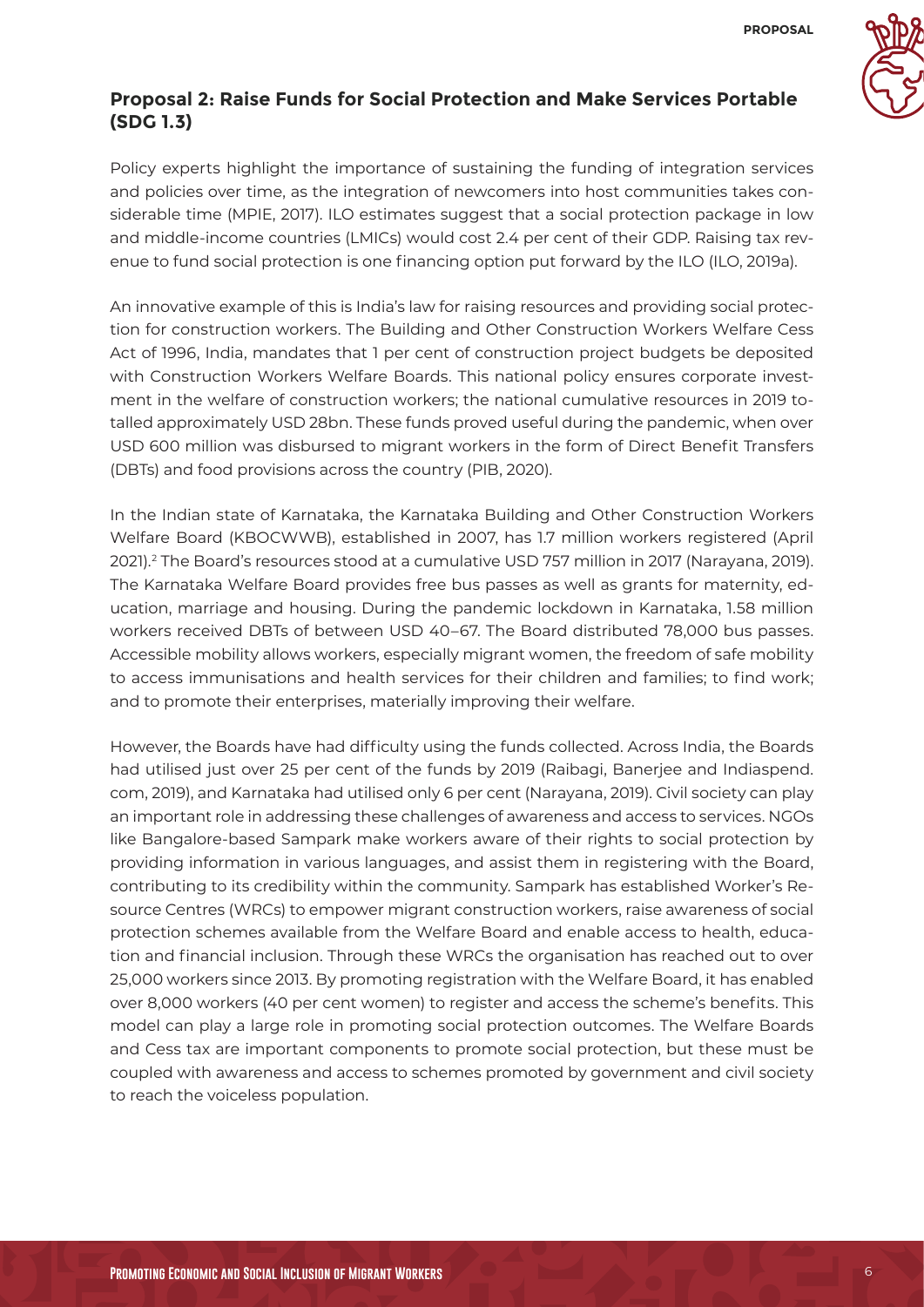

## *PORTABILITY OF SUBSIDISED FOOD SUPPORT*

A prominent example in India is the case of food security, an integral component of social protection frameworks. The Food Security Programme in India relies on a Public Distribution System comprising a network of shops where low-income beneficiaries can access subsidised food grains through a ration card. There has been no portability of these benefits across states, posing severe challenges for migrant workers who have left their home state. Following successful advocacy by NGO networks, the Indian government announced the portability of these ration cards through the "One Nation One Ration Card" scheme. This policy initiative will provide over 80 million internal migrant workers with access to food and water at low cost. Previously administered at the state level, these have now been scheduled for adoption at the national level, through linkage with national identity cards.

### **Proposal 3: Provide Child Care & Development Centres**

Early childhood education and care (ECEC) services are an effective measure to address the health, nutrition and education needs of migrants' children.<sup>3</sup> Such services help to realise the twin goals of increasing countries' ability to compete in the global market and alleviate the effects of persistent poverty (CGECCD, 2016). Well-designed investments in ECEC services can have major economic and social payoffs for families, individuals and societies at large by: (a) facilitating women's participation in the labour force (Premchander et al., 2021), (b) enhancing children's capabilities and (c) creating decent jobs in the paid care sector (UN Women, 2015).

Sampark, an NGO, runs daycare centres in Bangalore, India, for children (6 months to 14 years old) of migrant workers. These early childcare and development centres are located on construction sites and labour settlements, and provide childcare, nutrition and immunisation support, education and health awareness (Ramakrishnan, 2019). Since 2007, Sampark has established 50 such centres throughout Bangalore, reaching more than 7,000 children of construction workers. The stimulating child-led learning environment at the centres using English and regional languages builds confidence in migrant children. Since 2007, Sampark teachers have facilitated admissions for over 1,000 migrant children into public schools to which the children should have rightful access. Eighty per cent of mothers have been able to join the labour force and work without having to leave their children unprotected.

Assessment of children using new WHO child growth standards is an important component of the intervention as 26 per cent of children enrolled in these centres are malnourished; these children are given special diets to ensure growth and well-being. Pregnant women in the labour colonies are identified and linked to state childcare centres to receive pre- and post-natal nutrition, vaccines and medicines. Linkages for immunisation are prioritised and in the last three years 660 children were immunised. Regular health check-ups identify children's illnesses and over 1,500 children were linked to health centres/hospitals for treatment in the last three years. Even during the COVID-19 pandemic 42 per cent of malnourished children improved their nutrition levels.

With Sampark's advocacy the centres, initially funded by corporate and charitable donors, were funded by KBOCWWB. Following Sampark's success for the pilot government-NGO partnership, KBOCWWB upscaled its project to run 100 more centres across Karnataka. These crèches are seen to be easily replicable across different contexts, where key linkages can be made with NGOs, local government, health centres and schools.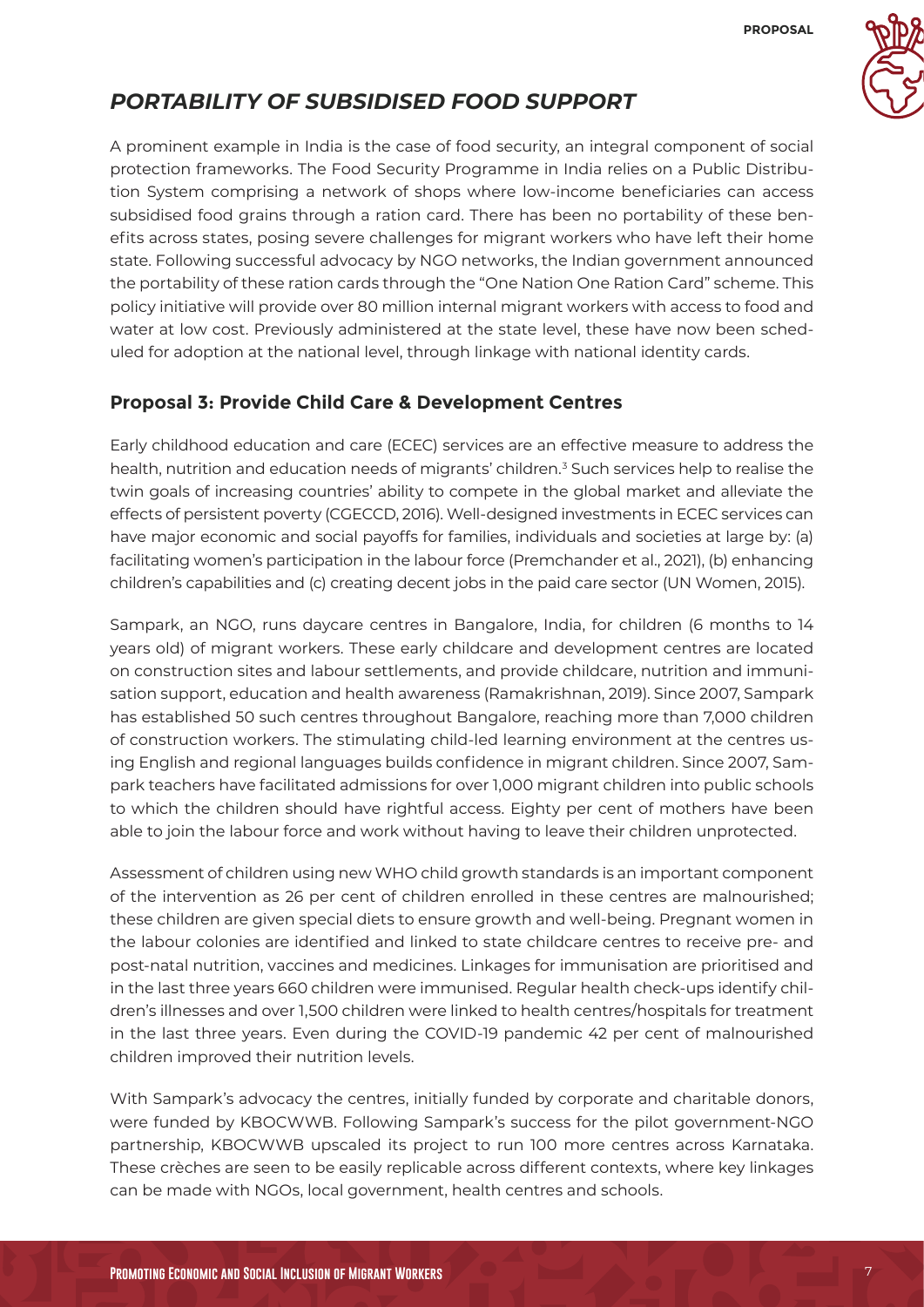

#### **Proposal 4: Support Vulnerable Women Migrants with Integrated Services and Economic Opportunities**

The examples presented here demonstrate the value of multi-stakeholder partnerships in securing protection and economic empowerment for migrant women.

To respond to the needs and dignity of migrant women fallen into prostitution and shifting their positionality in Martinique from exploited human beings to empowered women, three feminist activist organisations D'Antilles et D'Ailleurs (DA&DA), Mouvement Du Nid Martinique (MDN) and the migrant women-based organisation FLAM (Femmes Latino Americaine en Mouvement) launched an integrated support service.

The MDN offers primary services to migrant women who have been forced into sex work. These include administrative, legal, employment, language, psychological and healthcare support, and access to social rights. The organisation trains social workers, police and lawyers about sexual exploitation and victim support. DA&DA promotes cultural diversity and fights against stereotypes and discrimination through cultural activities, education, acquisition and recognition of competences of migrant women. FLAM provides cultural mediation and facilitates the inclusion and integration of Latin American migrant women through individual and group events.

The unifying and complementary strategy across partner organisations ensures best use of resources, avoids overlapping services and addresses the many facets of migrant support needs. Partnerships established with various stakeholders support women with micro finance, employment and housing needs. The legal support offered is important in providing an exit path out of prostitution.

As a route out of prostitution, economic empowerment for migrant women is vital and social enterprise ventures have proved a successful means to achieve this. One successful social enterprise in Serbia which employs women victims of trafficking and redirects the profit to programmes that support migrants, particularly victims of trafficking, has won acclaim. Mama Venture is a successful example from Italy that supports the economic inclusion of migrants by financing startup businesses. Mama Venture is Italy's first investment fund entirely dedicated to migrant talents with entrepreneurial ideas. Other Italian examples include Articolo 10 and COLORI VIVI – a tailoring workshop that produces accessories and women's clothing – and MULTIVOLTI in Palermo – a social enterprise that combines a restaurant, a co-working space, a not-for-profit organisation and a responsible tourism enterprise.

These social enterprises combine profit making with the cause of economic inclusion and empowerment of migrant workers, and when facilitated by NGOs or investment funds, provide much needed economic security to vulnerable women migrants. The Martinique initiatives underscore the effectiveness of a feminist, integrated and multi-disciplinary approach to making women's needs visible and addressing them.

#### **Proposal 5: Increase Digital and Financial Inclusion**

As digital technologies become more important in everyday lives of people in developing countries, those without access to ICT are increasingly excluded from vital services. While 90.6 per cent of adults in high-income countries have an account with a formal financial institution, the same is true for only 54.1 per cent of adults in LMICs (Demirguc-Kunt et al.,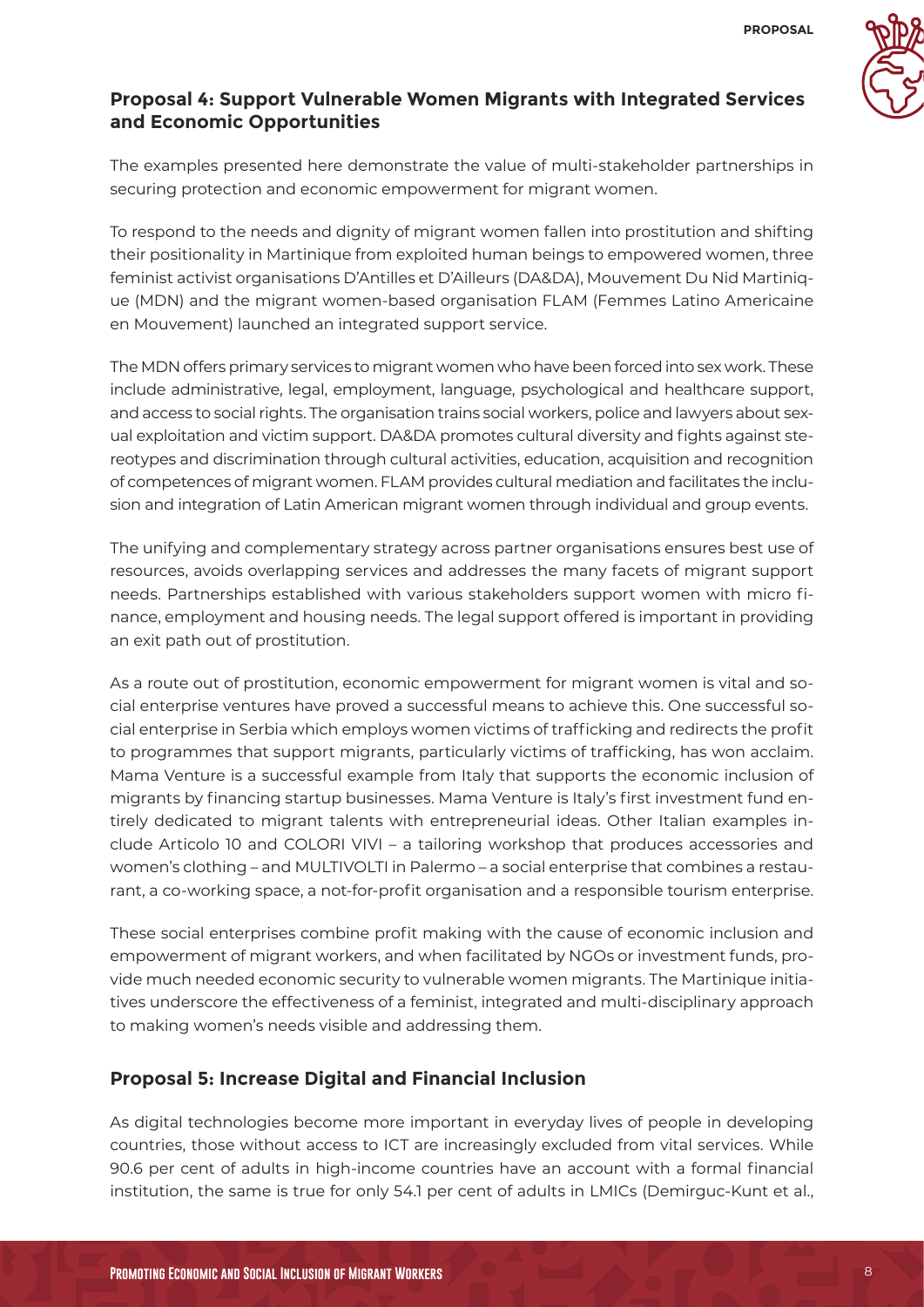

2015). Policy interventions focusing on using digital technology to address financial inclusion would have a substantial impact on migrant workers.

In India, Sampark supported over 10,000 migrant workers to apply online for membership with the Welfare Board, allowing them access to the Board's welfare schemes. Sampark assisted the workers to procure national identification cards (Aadhaar cards) and to open Aadhar-authenticated bank accounts. During COVID-19, this digital and financial inclusion of migrant workers enabled them to receive benefits that the Karnataka Board distributed to state and inter-state workers alike, enabling real inclusion. These interventions directly increased identity and financial inclusion for migrant workers and enabled their access to welfare services. Furthermore, this digital inclusion initiative has resulted in migrants' inclusion in government databases, thus crucially giving them a place in the COVID-19 vaccination scheme.<sup>4</sup>

In Lebanon (via ARM) and Martinique, NGO-run Migrant Community Centres have prioritised digital access and training for migrant workers to develop competencies and employability. The integrated approach to supporting women migrants in Martinique purposefully includes the services of a microcredit organisation which funds and advises businesses.

These inclusive policy interventions for digital and financial inclusion and services are particularly beneficial and replicable in large migrant worker communities.

#### **Proposal 6: Build Migrant Networks & Organisations**

The vulnerability of migrants themselves is the principal obstacle to promoting migrants' rights, outweighing the lack of legislation and the limited reach of inventive unions and activists. As migrants are wholly dependent on their contractor-employers, most are reluctant to challenge them; to complain or to organise is to forfeit employment and few can afford to do so (Mosse et al., 2005). One solution is to build the networks and support groups required to support migrants.

Migrant Resource Centres (MRCs) or Workers Resource Centres (WRCs) are increasing in many countries, including India, Lebanon, Serbia, Jordan, Vietnam and Cambodia. Many are supported by international agencies such as the ILO, as well as local civil society organisations (CSOs) and trade unions. These centres help migrants to obtain counselling, essential support services and accurate information (Premchander, 2018).

In India, Sampark's WRCs were instrumental in increasing the agency of workers, by helping them organise into unions that can advocate for the interests of the collective. This unionisation increases the collective voice and ensures greater bargaining power. This is an integral step in the long-term protection and integration of migrant workers. As migrants are extremely vulnerable to exploitation, creating mechanisms to prevent wage exploitation is as important as creating the means of economic inclusion.5

In Lebanon, a grassroots collective of young Lebanese feminist activists, migrant workers and migrant domestic workers launched the Anti-Racism Movement (ARM) in 2010. ARM has created a network of Migrant Community Centres (MCCs) throughout the country to improve the quality of life of migrant workers, to empower them on their socio-economic rights and to contribute to an influential migrant civil society. The MCCs provide migrant workers a safe space to meet freely and work together, learn new skills and access information. Since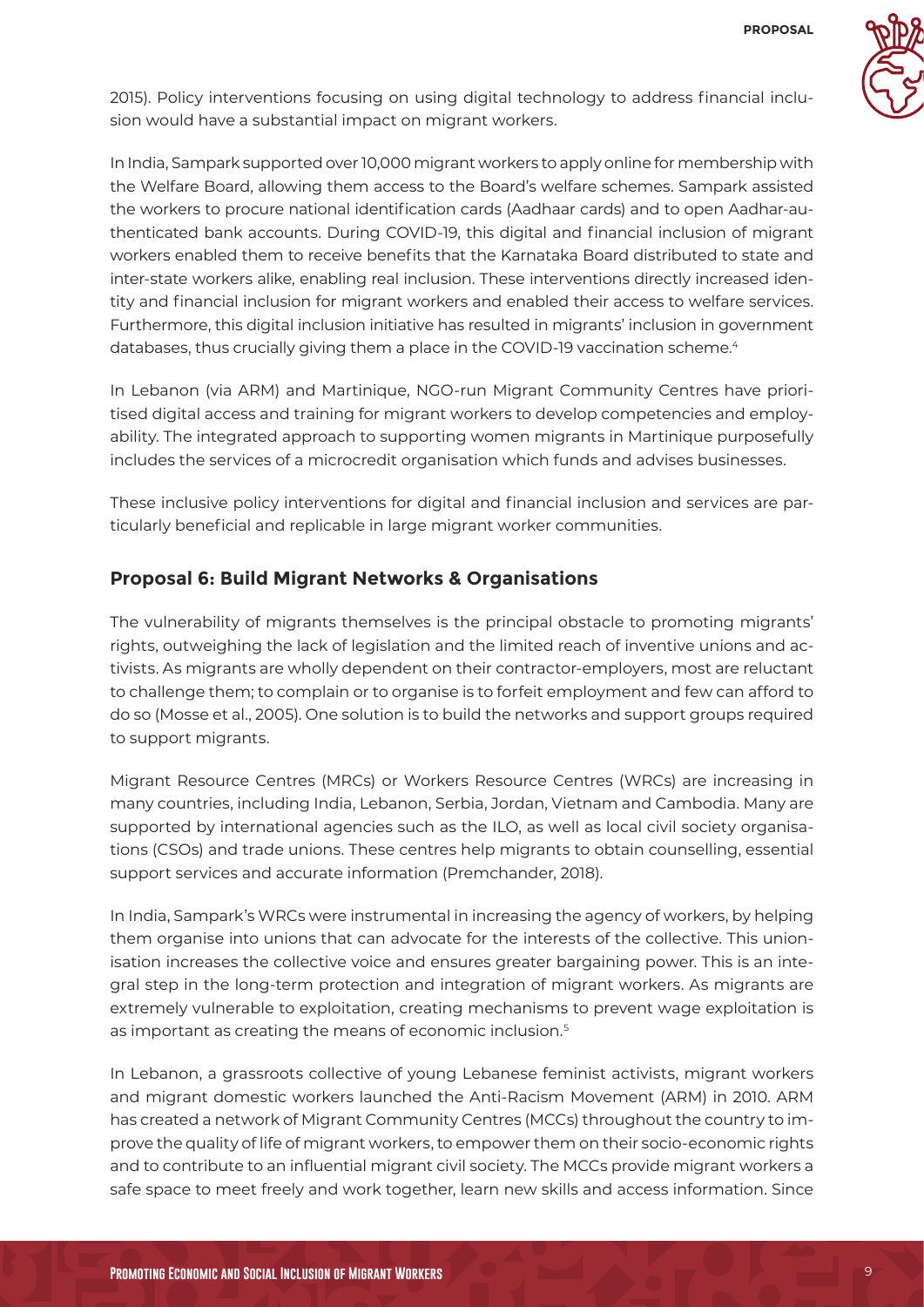

their creation, the MCCs have offered free services including education, language, health and digital literacy classes, rights and advocacy training, and cultural exchange events.

ARM also demonstrated the role of worker's collectives in responding to catastrophic economic crisis. To support the stranded migrant workers who have been disproportionately affected by Lebanon's combination of pandemic, economic crisis and Beirut blasts, ARM prioritised food distribution and housing support as well as evacuation to their home countries. ARM worked with embassies, consulates and the Lebanese Ministry of Labour during these times. Given the failed systems throughout the country, advocating for the stranded migrant workers is crucial yet very challenging.

Workers community centres have proved useful in enabling service provision, rights awareness, networking and informal support among migrant workers and by CSOs. They empower migrants and greatly improve their prospects.

### *CONCLUSION*

Our recommendations focus on improving the lives of the most vulnerable groups of migrants: stateless migrant workers, women facing exploitation and those living in crisis zones. The lack of gender-disaggregated data globally remains a significant barrier to data collection and implementing appropriate policy to protect and support women migrants.

These policy initiatives have made clear contributions to the welfare and inclusion of migrant workers and may be adapted and scaled up for widespread application. They make a significant contribution to lasting social cohesion as well as the GDP of both origin and host countries. The economic benefits of integration are measurable at the "aggregate country level and for individual households" (Danzer, 2011).



**Figure 2: An interlinked system that promotes the empowerment and well-being of migrants**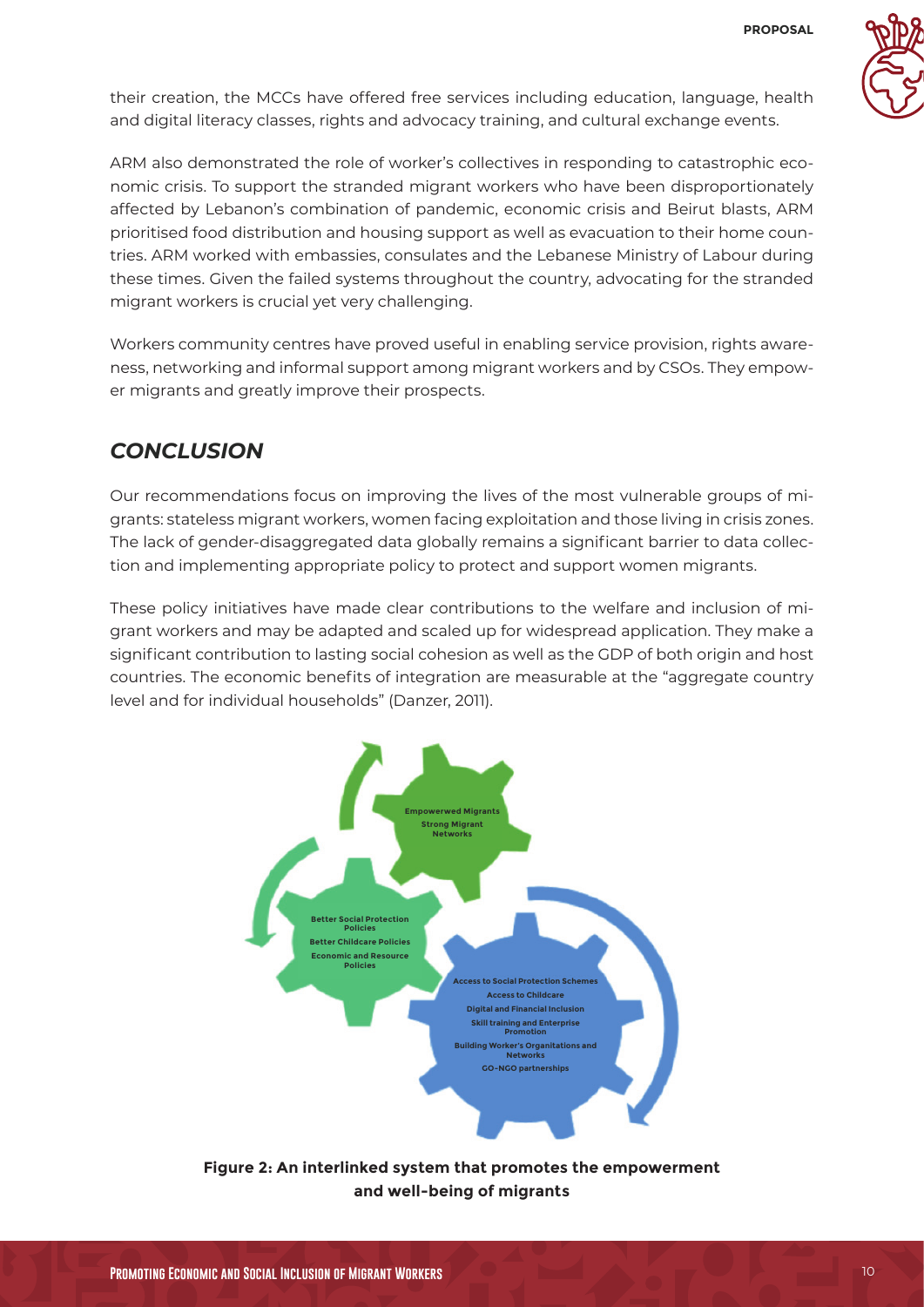# **NOTES**



<sup>1</sup> Informal employment nearly doubled to 49 million between 2004–05 and 2011–12 in the Indian construction industry.

<sup>2</sup> Although overall membership data is available, gender-disaggregated data on memberships and on benefits provided is not available in the public domain.

<sup>3</sup> Tied to SDG 4 Ensuring quality education opportunities for all.

<sup>4</sup> Sampark has also organised outreach vaccination camps to ensure the COVID-19 vaccination of migrant workers.

<sup>5</sup> Sampark has mediated wage disputes worth nearly USD 74,000 so far.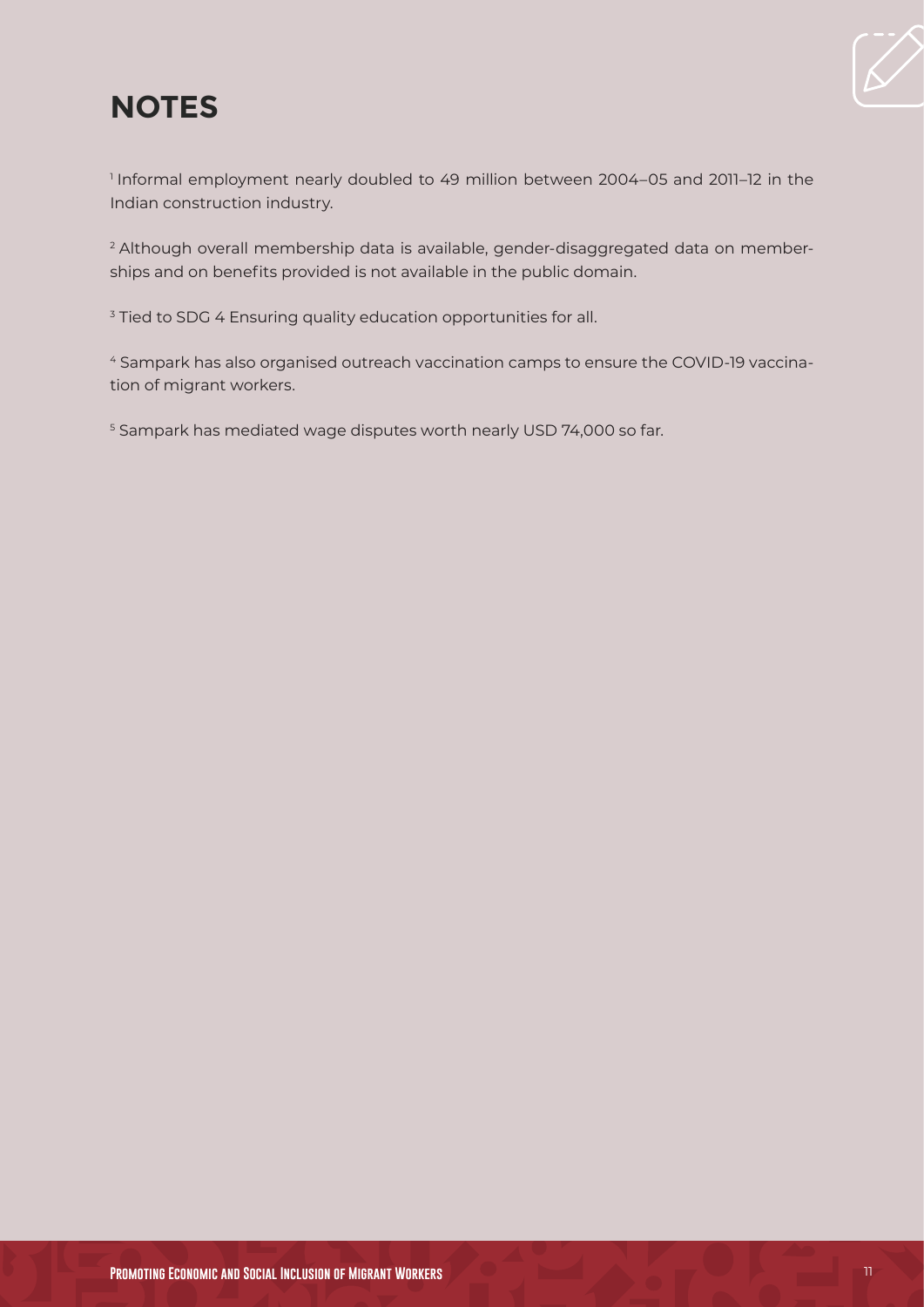# **REFERENCES**

ARRIVO Berlin, [https://www.arrivo-service](https://www.arrivo-servicebuero.de)[buero.de](https://www.arrivo-servicebuero.de)

Danzer, Alexander M. (2011), "Economic Benefits of Facilitating the Integration of Immigrants", in *IFO*

Demirguc-Kunt, A.; L. Klapper; D. Singer; and P. Van Oudheusden (2015), "The Global Findex Database 2014: Measuring Financial Inclusion Around the World", in *World Bank Policy Research Working Papers*, No. 7255

Desiderio, Maria Vincena; Cinzia Rienzo; and Meghan Benton 2016, *Evaluating Returns on Investment in the Labour Market integration of Refugees and Asylum Seekers: A Holistic Approach*, Brussels and Gütersloh, Germany, Migration Policy Institute and Bertelsmann Stiftung

Dhal, M. (2020), "Labor Stand: Face of Precarious Migrant Construction Workers in India", in *Journal of Construction Engineering and Management*, Vol. 146, No. 6, 04020048

EU Fundamental Rights Agency (2018), *EU Court of Auditors 2018*, [https://www.eca.](https://www.eca.europa.eu/Lists/ECADocuments/Briefing_paper_Integration_migrants/EN.pdf)) [europa.eu/Lists/ECADocuments/Brief](https://www.eca.europa.eu/Lists/ECADocuments/Briefing_paper_Integration_migrants/EN.pdf))[ing\\_paper\\_Integration\\_migrants/Brief](https://www.eca.europa.eu/Lists/ECADocuments/Briefing_paper_Integration_migrants/EN.pdf))[ing\\_paper\\_Integration\\_migrants\\_EN.pdf\)](https://www.eca.europa.eu/Lists/ECADocuments/Briefing_paper_Integration_migrants/EN.pdf))

IFRC (2018), *Alone and Unsafe: Children, Migration and Sexual and Gender Based Violence*

ILO (2019a), *High Level Conference Geneva, "Universal Social Protection by 2030"*

ILO (2019b), *Measuring Financial Gaps in Social Protection: Estimates and Strategies for Developing Countries*

Pattenden, Jonathan (2018), "The Politics of Classes of Labour: Fragmentation, Reproduction Zones and Collective Action in Karnataka, India", in *The Journal of Peasant Studies*, 45:5-6, pp. 1039-1059, DOI: 10.1080/03066150.2018.1495625

KSCOWWB (2021), [https://karbwwb.kar](https://karbwwb.karnataka.gov.in/)[nataka.gov.in/](https://karbwwb.karnataka.gov.in/)

Lipton, M. (1980),"*Migration from Rural Areas of Poor Countries: The Impact on Rural Productivity and Income Distribution", inWorld Development*, Vol. 8, No. 1, pp. 1-24

Prabhu, Maya (2020), "Invisible to Everyone, But Safe Together: Life in a Labour Colony", in *Al-Jazeera*, 5 March

Mosse, D.; S. Gupta; and Vidya Shah (2005), "On the Margins in the City: Adivasi Seasonal Labour Migration in Western India", in *Economic and Political Weekly*, Vol. 40, No. 28, pp. 3025-303

Narayana, M. R. (2019), "Organizing Old Age Pensions for India's Informal Workers: A Case Study of a Sector-Driven Approach", in *Stanford Asia Health Policy Program Working Papers*, No. 47, 3 April

Newland, K. (2017), *The Global Compact for Migration: How Does Development Fit In?*, Washington DC, Migration Policy Institute

Pattenden, J. (2016), *Labour, State and Society in Rural India: A Class-Relational Approach*, Manchester, Manchester University Press

PIB (2020), *Two Crore Building and Other Construction Workers (BOCW) Received Cash Assistance of Rs 4957 Crore During Lockdown*, Government of India, 23 June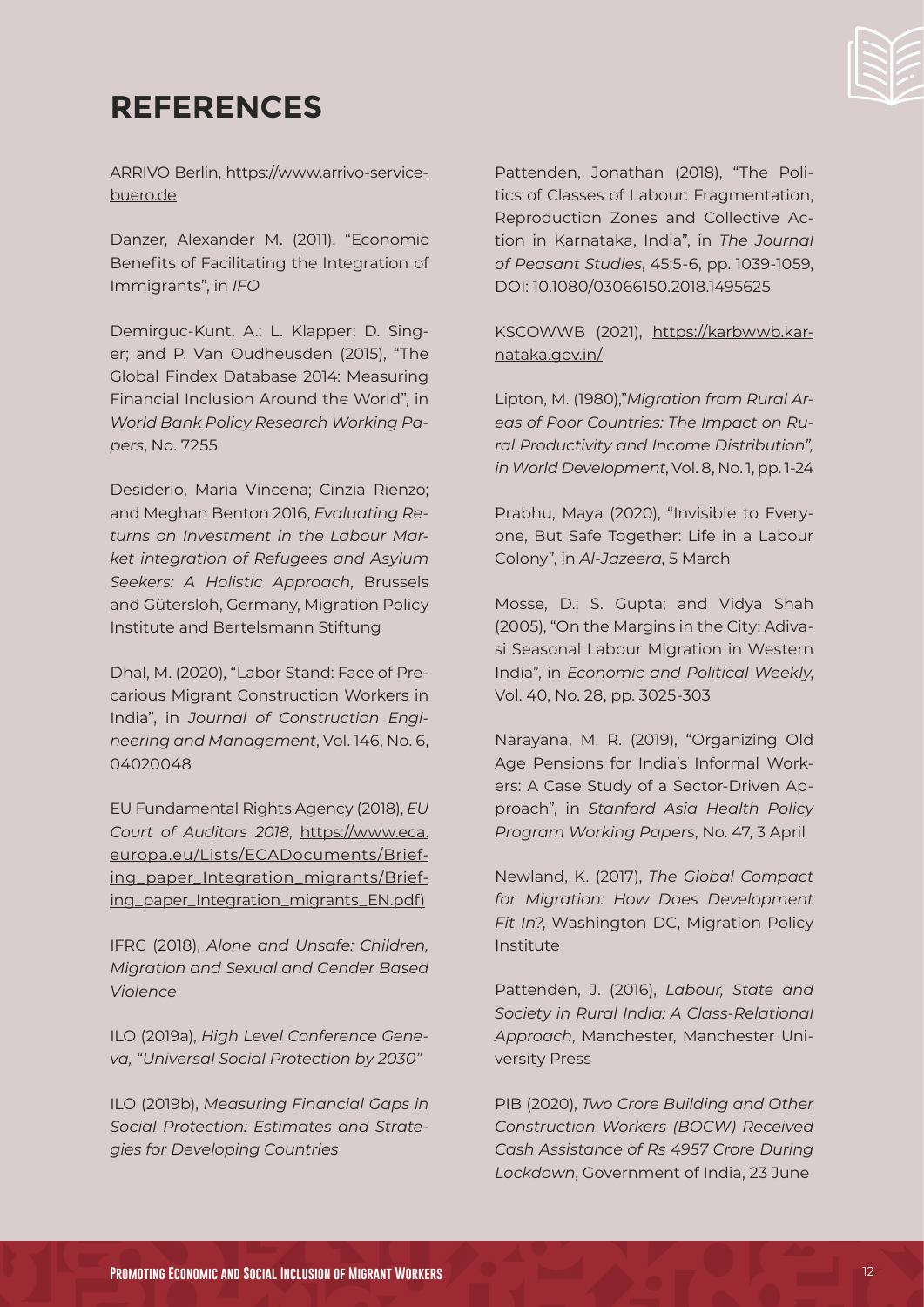

Premchander, Smita (2018), *Final Independent Evaluation, Work in freedom (ILO-DFID Partnership programme on Fair Recruitment and Decent Work for Women Migrant Workers in South Asia and the Middle East)*, ILO

Premchander, Smita; Aindrila Mokkapati; and Deepika Pingali (2021), "Unequal Access: Women and Their Livelihoods in 2020", in *State of India's Livelihoods 2021*, New Delhi, Sage Publications

Premchander, S.; and R. Pande (2020), *Rapid Assessment of Migrants Health Awareness and Economic Situation under COVID19 and Lockdown*

Raibagi, Kashyap; Abhivyakti Banerjee; and Indiaspend.com (2019), "Data Check: 23 Years On, a Welfare Cess for Construction Workers Has Done Little for Them", in *Scroll.in*, 22 April

Ramakrishnan, A. (2019), "Some Hand-Holding for Migrant Workers' Kids", in *Deccan Herald*

Rashid, A. T. (2016), "Digital Inclusion and Social Inequality: Gender Differences in ICT Access and Use in Five Developing Countries", in *Gender, Technology and Development*, Vol. 20, No. 3, pp. 306-332

Ravindranath, D.; J. F. Trani; and L. Iannotti (2019), "Nutrition among Children of Migrant Construction Workers in Ahmedabad, India", *International Journal for Equity in Health*, No. 18, p. 143

Roy, Shamindra; Manish; and Mukta Naik (2018), *Migrants in Construction Work: Evaluating their Welfare Framework*

Shamala, B.; and T. Rajendra Prasad (2020), "A Study on Welfare Schemes for Migrant Construction Workers in Karnataka", in *International Research Journal*  *on Advanced Science Hub (RSP Research Hub)*, Vol. 2, No. 8, pp. 261-267

Srija, A.; and S. Shirke (2014), *An Analysis of the Informal Labour Market in India*, New Delhi, India, Confederation of Indian Industry

Srivastava, Ravi; and Rajib Sutradhar (2016), "Labour Migration to the Construction Sector in India and Its Impact on Rural Poverty", in *Indian Journal of Human Development (Institute for Human Development)*, Vol. 10, No. 1, pp. 27-48

Rajendraprasad, T.; and B. Shamala (2020), "A Study on Welfare Schemes for Migrant Construction Workers in Karnataka", in *International Research Journal on Advanced Science Hub*, Vol. 2, Special Issue ICARD, pp. 261-267

UN Women (2015), *Gender Equality, Child Development and Job Creation: How to Reap the 'Triple Dividend' from Early Childhood Education and Care Services*

Wells, J. (1996), "Labour Migration and International Construction", in *Habitat International*, Vol. 20, No. 2, pp. 295-306

World Health Organization (2017), *Women on the Move: Migration, Care Work and Health*, [https://apps.who.int/iris/han](https://apps.who.int/iris/handle/10665/259463)[dle/10665/259463](https://apps.who.int/iris/handle/10665/259463)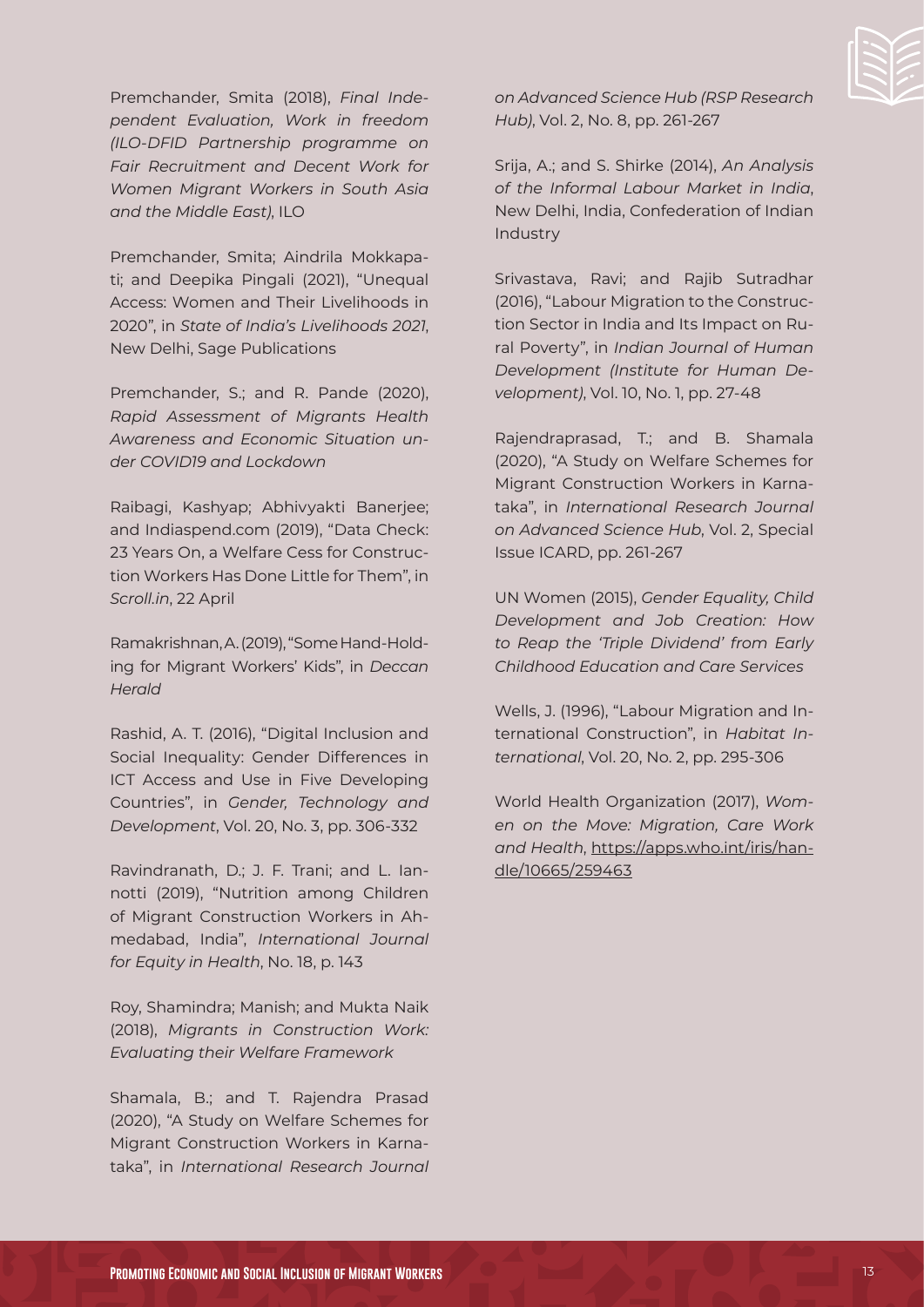# **ABOUT THE AUTHORS**





**Haya Al-Dajani** Mohammad Bin Salman College of Business and Entrepreneurship

Al-Dajani is a Professor of Entrepreneurship and Director of the EMBA Signature Learning Experience at the Mohammed Bin Salman College for Business and Entrepreneurship (MBSC) in Saudi Arabia. Her award-winning research has been published in leading academic journals and focuses upon the intersectionality of gender, entrepreneurship and empowerment, and their collective impact on sustainable development. She is particularly interested in entrepreneurship amongst displaced women.



#### **Marija Babovich** University of Belgrade

Babovic is full professor at the Department for Sociology of the Faculty of Philosophy – University of Belgrade. She lectures on Economic Sociology, Sociology of Work, Contemporary Economic Migration and Sustainable Development. Her main area of research is socio-economic development with particular focus on gender equality, social inclusion, inequalities. She has cooperated with various international organizations, such as UN Women, UNICEF, UNDP, UNFPA, IOM, World Bank.



**Dinah Bennett** International Consultants for Entrepreneurship and Enterprise (ICE) Ltd

Bennett is the Founder of International Consultants for Entrepreneurship and Enterprise [www.consult-ice.com](http://www.consult-ice.com) and Global Lead, Enterprise Development, Women's Economic Imperative, [www.WEIForward.org](http://www.WEIForward.org).



#### **Simona Formica** NoGap

Vice President of NOGap APS, Project Manager and Head of Design for D'Antilles et D'Ailleurs NGO, External evaluator of the Italian National Erasmus+ Agency INDIRE. Her work is split between Italy and French Martinique. Since 2010 I have gained my professional experience as coordinator, designer, monitoring and evaluation manager in projects focused on communities, women and social entrepreneurship in Europe, Bosnia and Herzegovina and Latin America through national and international programs.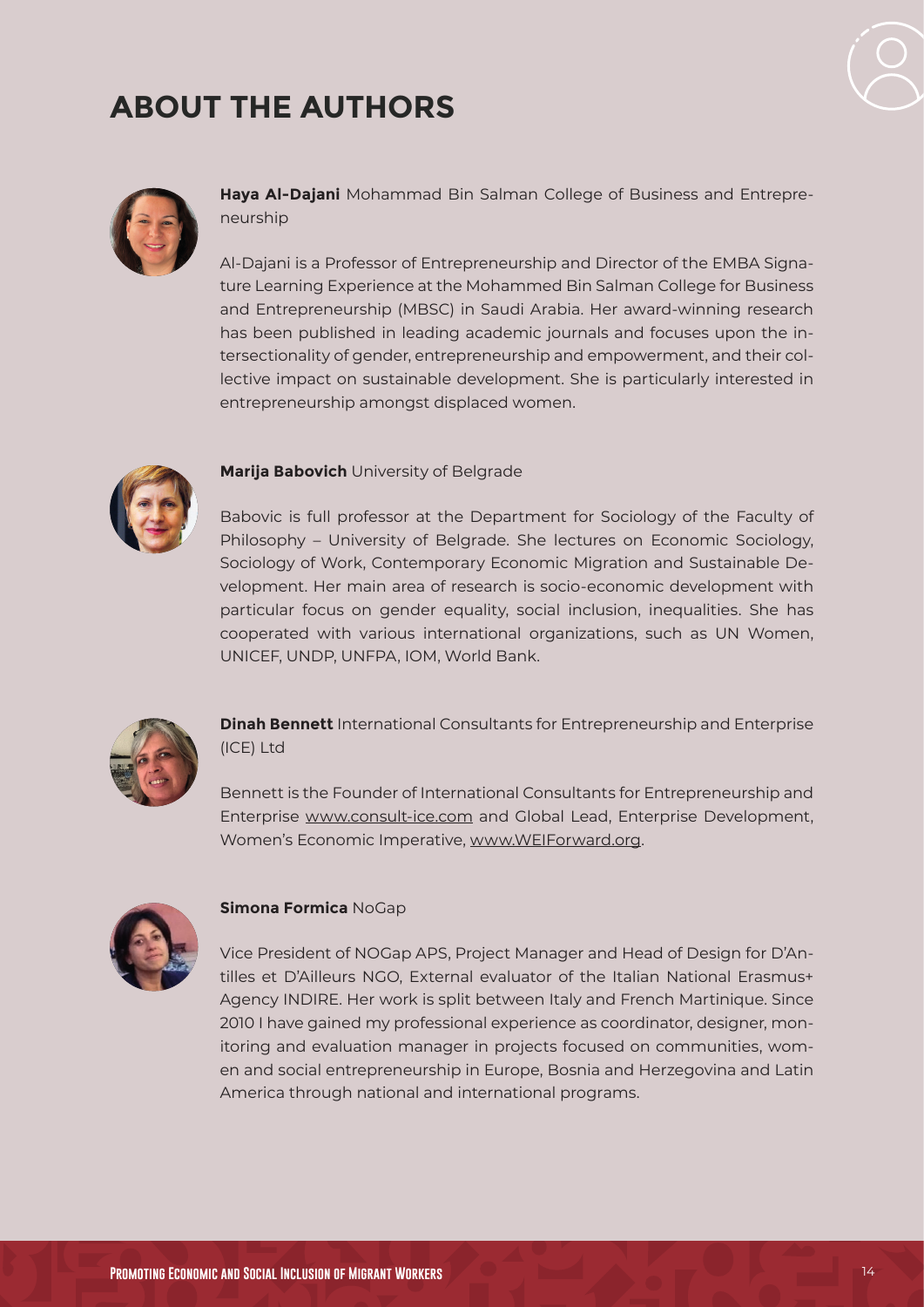

#### **Anne Jenkins** Women's Economic Imperative

Jenkins has worked in Enterprise Development at the Women's Economic Imperative (WEI) for the past 2 years working on Enterprise programmes for refugees and women domestic abuse survivors. Previously focused on enterprise research and policy at Durham University Business School, her most recent research work examined the financial impacts of Covid 19 for IFC World Bank. In the voluntary sector, Anne leads the enterprise development programme for Suubi Africa UK, a nonprofit working in Uganda.



#### **Fabio Masini** Roma Tre University

Masini, an economist, is Professor of *Theories and History of International Political Economy* and Jean Monnet Chair of *European Economic Governance* at Roma Tre University. He was – and still is – project manager of several EU projects concerning local development, active European citizenship, and multilevel governance. He is Managing Editor of the journal *History of Economic Thought and Policy* and of the portal *Euractiv Italy*.



#### **Ernestine Ning Coventry University**

Ning joined Coventry University in January 2021 as a lecturer in Enterprise and Entrepreneurship. Her research interests are in the broad categories of entrepreneurship including female entrepreneurship, rural entrepreneurship, family businesses, entrepreneurship education, and informal businesses. Prior to her appointment at Coventry University, she was a Teaching Assistant at the University of Edinburgh Business School where she earned her PhD. She was also Assistant Lecturer at the University of Buea in Cameroon.



#### **Sandy Onyalo** Ujeengo Global Community

Onyalo is the Director of Ujeengo Global, an international NGO that works on social justice issues to improve the lives of women, children and their communities. Sandy works in several African countries: improving services for survivors of gender-based violence, implementing migrant training programs and conducting union leadership training. Her consultancy work involves implementing employment systems reviews and managing organizational change for the Canadian Federal Government and international NGOs.